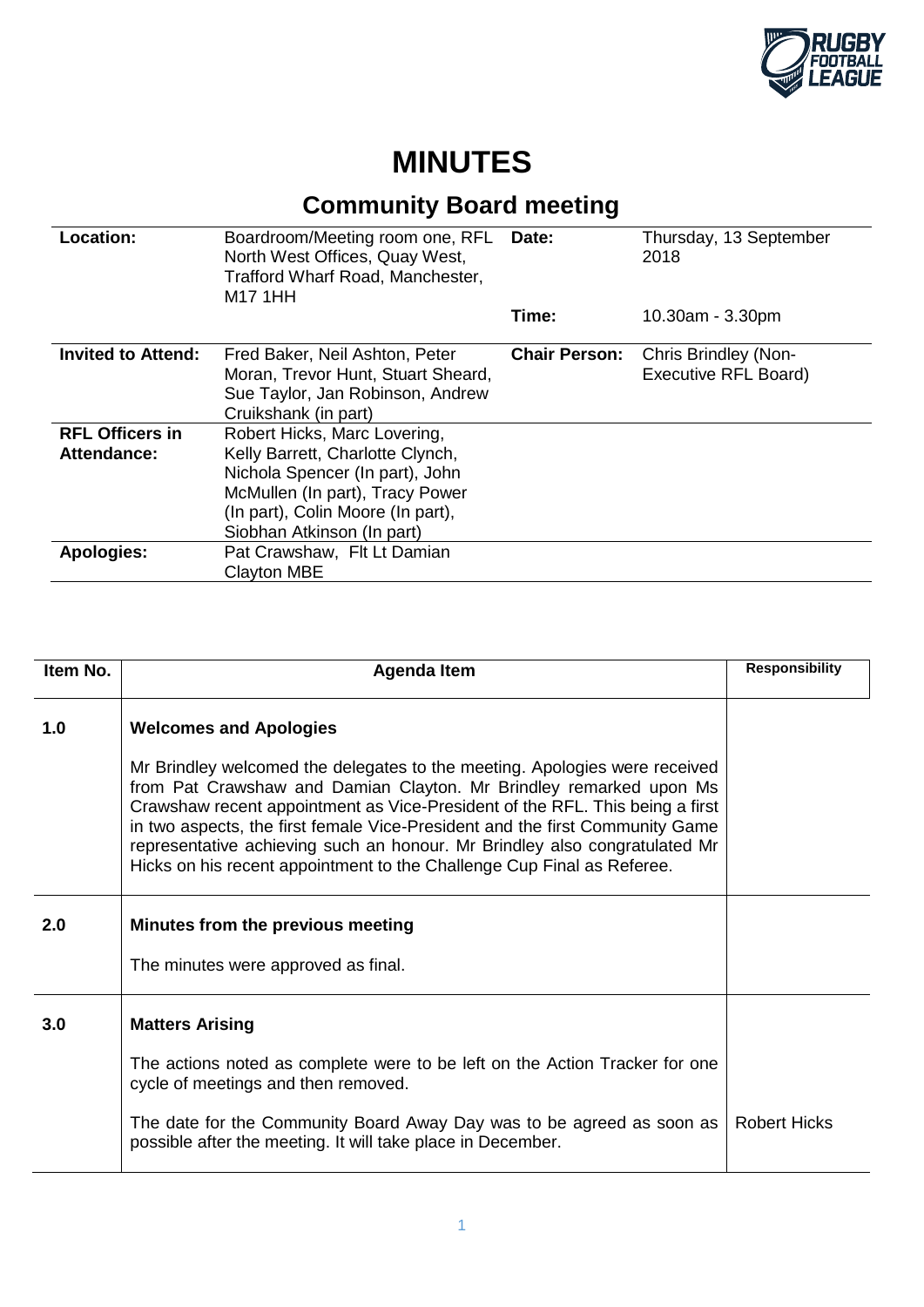| 4.0 | <b>Standing reports</b>                                                                                                                                                                                                                                                                                                                                                                                    |               |
|-----|------------------------------------------------------------------------------------------------------------------------------------------------------------------------------------------------------------------------------------------------------------------------------------------------------------------------------------------------------------------------------------------------------------|---------------|
| 4.1 | <b>Community Game Report</b>                                                                                                                                                                                                                                                                                                                                                                               |               |
|     | Mr Lovering explained the outcome of the North West $16 - 18$ vote on a change<br>to playing season.                                                                                                                                                                                                                                                                                                       |               |
|     | The Board discussed the proposals at length and had concerns about the<br>immediacy of change; impacts upon participation especially from players who<br>play both Rugby League and Rugby Union; fragmentation of the sport; potential<br>for competing offers; full understanding of the impact of why there had been<br>fixture drop off; and ensuring the cause and effects of change were fully known. |               |
|     | It was agreed that Mr Lovering and the RFL should actively engage with the<br>League to find a suitable solution, assist with decision making and timing and<br>ensure there was full engagement with the $12 - 18$ Review.                                                                                                                                                                                | Marc Lovering |
|     | It was also agreed to consider the potential for alternative offers to be launched<br>where participation and player feedback suggested there were gaps in offers.                                                                                                                                                                                                                                         | Marc Lovering |
| 4.2 | Operations report                                                                                                                                                                                                                                                                                                                                                                                          |               |
|     | Ms Barrett explained the Community Game first aid amendments in more detail<br>and the Board agreed to support the suggested way forward.                                                                                                                                                                                                                                                                  |               |
| 4.3 | <b>Player and Coaching Development</b>                                                                                                                                                                                                                                                                                                                                                                     |               |
|     | No questions raised                                                                                                                                                                                                                                                                                                                                                                                        |               |
| 4.4 | <b>Marketing and Communications</b>                                                                                                                                                                                                                                                                                                                                                                        |               |
|     | No questions received.                                                                                                                                                                                                                                                                                                                                                                                     |               |
| 4.5 | <b>Match Officials Report</b>                                                                                                                                                                                                                                                                                                                                                                              |               |
|     | No questions received                                                                                                                                                                                                                                                                                                                                                                                      |               |
| 5.0 | <b>Membership</b>                                                                                                                                                                                                                                                                                                                                                                                          |               |
|     | Ms Spencer provided the Board with an update on membership activity and<br>engagement. An explanation was provided on targets and growth opportunities<br>and reiterated that membership was free to all.                                                                                                                                                                                                  |               |
|     | Details of activity on the Our League was discussed and the Board were<br>provided with details of engagement opportunities already under way.                                                                                                                                                                                                                                                             |               |
|     | The Board were asked to feedback on how the app could be improved to<br>engage with more Community Game players and volunteers.                                                                                                                                                                                                                                                                            |               |
|     |                                                                                                                                                                                                                                                                                                                                                                                                            |               |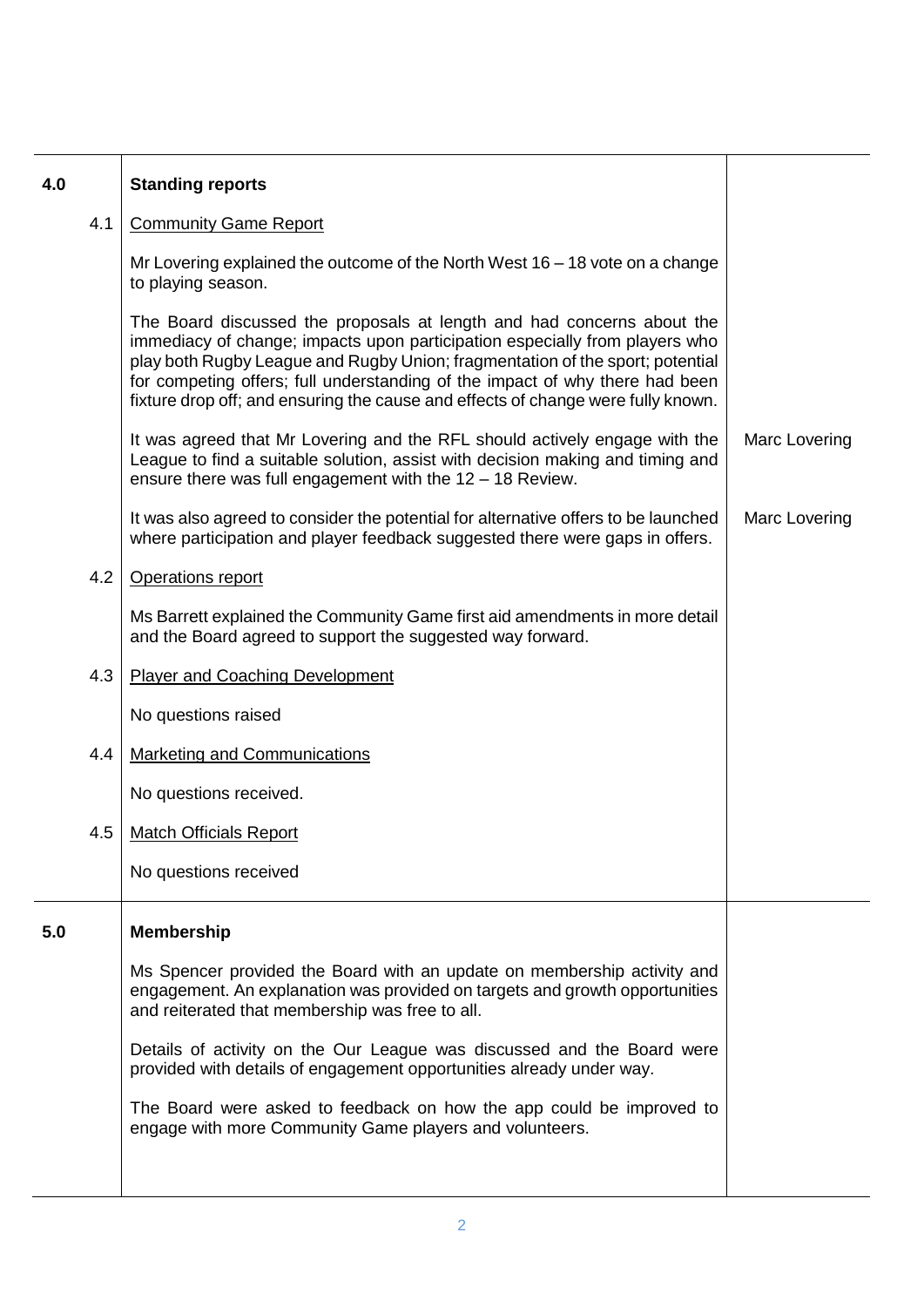|     | An insight into the breakdown of membership and fan/player engagement was<br>provided and the Board were asked to actively encourage the community game<br>to join.                                                                                                                                                                                                                                            |                                                     |
|-----|----------------------------------------------------------------------------------------------------------------------------------------------------------------------------------------------------------------------------------------------------------------------------------------------------------------------------------------------------------------------------------------------------------------|-----------------------------------------------------|
|     | Mr Moran queried how the GDPR legislation impacted upon contact<br>opportunities and was reassured that the app and all communication was<br>GDPR compliant.                                                                                                                                                                                                                                                   |                                                     |
|     | Mr Hunt detailed ongoing discussions between the NCL and Rugby AM<br>regarding improving the social and digital media experiences clubs utilise. It<br>was confirmed that the RFL were continuing to engage with Rugby AM to<br>increase the value and deliverability of membership.                                                                                                                           | Nicola Spencer                                      |
|     | Future activities included ensuring that more than one game could be streamed<br>at the same time via the App; Community Club engagement incentive<br>competitions; and improvements to the Player Dashboard.                                                                                                                                                                                                  |                                                     |
|     | Mr Ashton asked whether the Match Centre could include updates from schools<br>competitions especially the Champion Schools tournament. One of the key<br>challenges to this is ensuring schools use the LeagueNet system. It was agreed<br>that this would be looked into.                                                                                                                                    | Marc Lovering<br>Nicola<br>Spencer/Marc<br>Lovering |
|     | The Board all were of the opinion that more needed to be done to increase<br>participant membership which currently stands at 11%. Work was ongoing to<br>improve this and it was agreed that whatever the solution was it had to be<br>player focused and ensure that signing up to play was not made more difficult.<br>The ideal solution would be auto-enrolment which is currently being looking<br>into. |                                                     |
| 6.0 | 12 - 18 Review Update                                                                                                                                                                                                                                                                                                                                                                                          |                                                     |
|     | The Board were updated on the current situation regarding the Review and<br>informed that the initial finding report would be discussed in detail at the 12 -<br>18 Review Summit taking place at Old Trafford on Thursday 11 October 2018.                                                                                                                                                                    |                                                     |
|     | Once that Summit concludes, a Report will be produced and circulated to<br>Community Board for approval prior to RFL Board making the final decision<br>regarding recommendations.                                                                                                                                                                                                                             | John McMullen                                       |
|     | Andrew Cruikshank from Grey Matters then took the Board through a piece of<br>work to ensure they were fully engaged with the Review and allowed to feed in<br>their opinions to ensure full consultation.                                                                                                                                                                                                     |                                                     |
| 7.0 | <b>Respect/E&amp;D Update</b>                                                                                                                                                                                                                                                                                                                                                                                  |                                                     |
|     | Mrs Barrett took the Board through the current RESPECT re-launch and asked<br>to feedback on areas where a difference could be made.                                                                                                                                                                                                                                                                           |                                                     |
|     | There will be a soft launch of the programme during the Autumn International                                                                                                                                                                                                                                                                                                                                   |                                                     |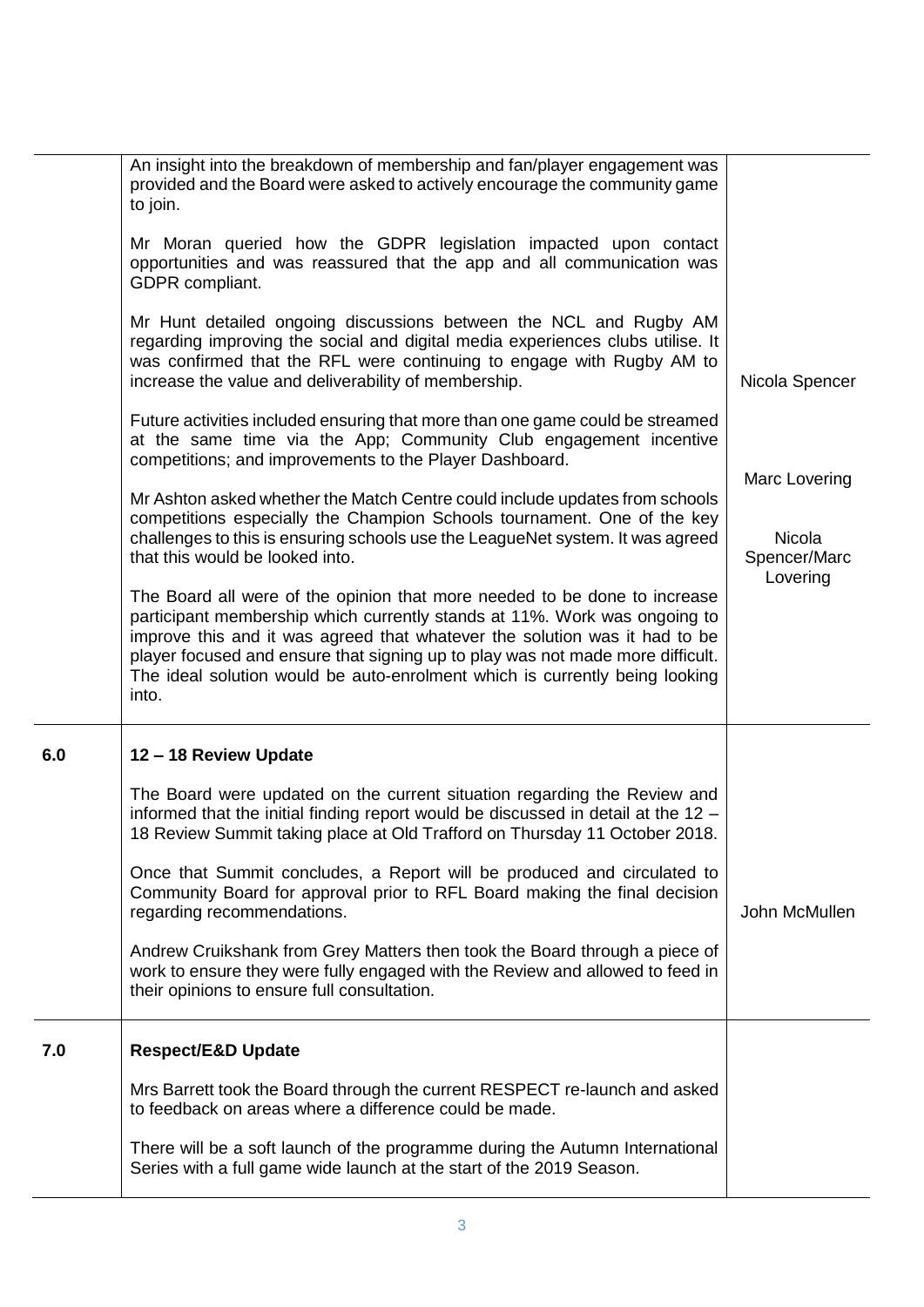|     | Mr Baker stated that adherence to the Policy and Programme should be linked<br>to Clubmark and that where clubs could show a positive outcome there should<br>be rewards.                                                                                                                                                                                          | <b>Kelly Barrett</b>                    |
|-----|--------------------------------------------------------------------------------------------------------------------------------------------------------------------------------------------------------------------------------------------------------------------------------------------------------------------------------------------------------------------|-----------------------------------------|
|     | The RFL continue to develop the programme and will produce KPIs to ensure<br>that they can identify success.                                                                                                                                                                                                                                                       | <b>Kelly Barrett</b>                    |
|     | Education is an important factor in this and the RFL will produce a suite of<br>courses and literature to use with the programme. It will also refresh the current<br>RESPECT Policy contained within the RFL Operational Rules.                                                                                                                                   | Kelly<br>Barrett/Robert<br><b>Hicks</b> |
|     | The Board were provided with up to date Equality & Diversity training.                                                                                                                                                                                                                                                                                             |                                         |
|     | Mr Baker asked about how we could improve education across the whole of<br>the sport and whether or not the Hive education platform could be used and if<br>so what timescales were there to roll out. Mrs Barrett would provide further<br>detail in due course                                                                                                   | <b>Kelly Barrett</b>                    |
| 8.0 | <b>RLWC Legacy Programme</b>                                                                                                                                                                                                                                                                                                                                       |                                         |
|     | Mr Moore and Ms Power presented to the Board about the ongoing work with<br>Rugby League World Cup 2021 and the Legacy Programme that is now<br>underway.                                                                                                                                                                                                          |                                         |
|     | The Board were given details of the 5 Strategic Aims, the Values of the World<br>Cup and how the Legacy Programme would be developed into 3 strands of<br>empowering volunteers, inspiring through community engagement and<br>creating good environments through the facilities funding. Details were given<br>as to how this linked to the wider community game. |                                         |
|     | It was confirmed that there was a funding pot of £10 million to be spent on<br>facilities funding and the Board were provided with details as to how this would<br>be allocated and the process for which interested parties should apply.                                                                                                                         |                                         |
|     | An outline of the process to date, including details of the timescales;<br>expressions of interest; and next steps were provided.                                                                                                                                                                                                                                  |                                         |
|     | Ms Robinson asked if interested parties could still apply for Funding even if<br>they had not sent in an expression of interest. It was confirmed that they could<br>and that the Funding would not be spent in one go.                                                                                                                                            |                                         |
|     | Mr Baker asked when the Funding was available until. It was confirmed that<br>the Funding would be spent in each financial year until March 2022.                                                                                                                                                                                                                  |                                         |
|     | Mr Moran asked that people ensured that the Funding was used for Rugby<br>league purposes and then not lost to another sport. Mr Moore confirmed that<br>legally binding agreements would need to be signed to ensure this did not<br>happen.                                                                                                                      | <b>Colin Moore</b>                      |
|     |                                                                                                                                                                                                                                                                                                                                                                    |                                         |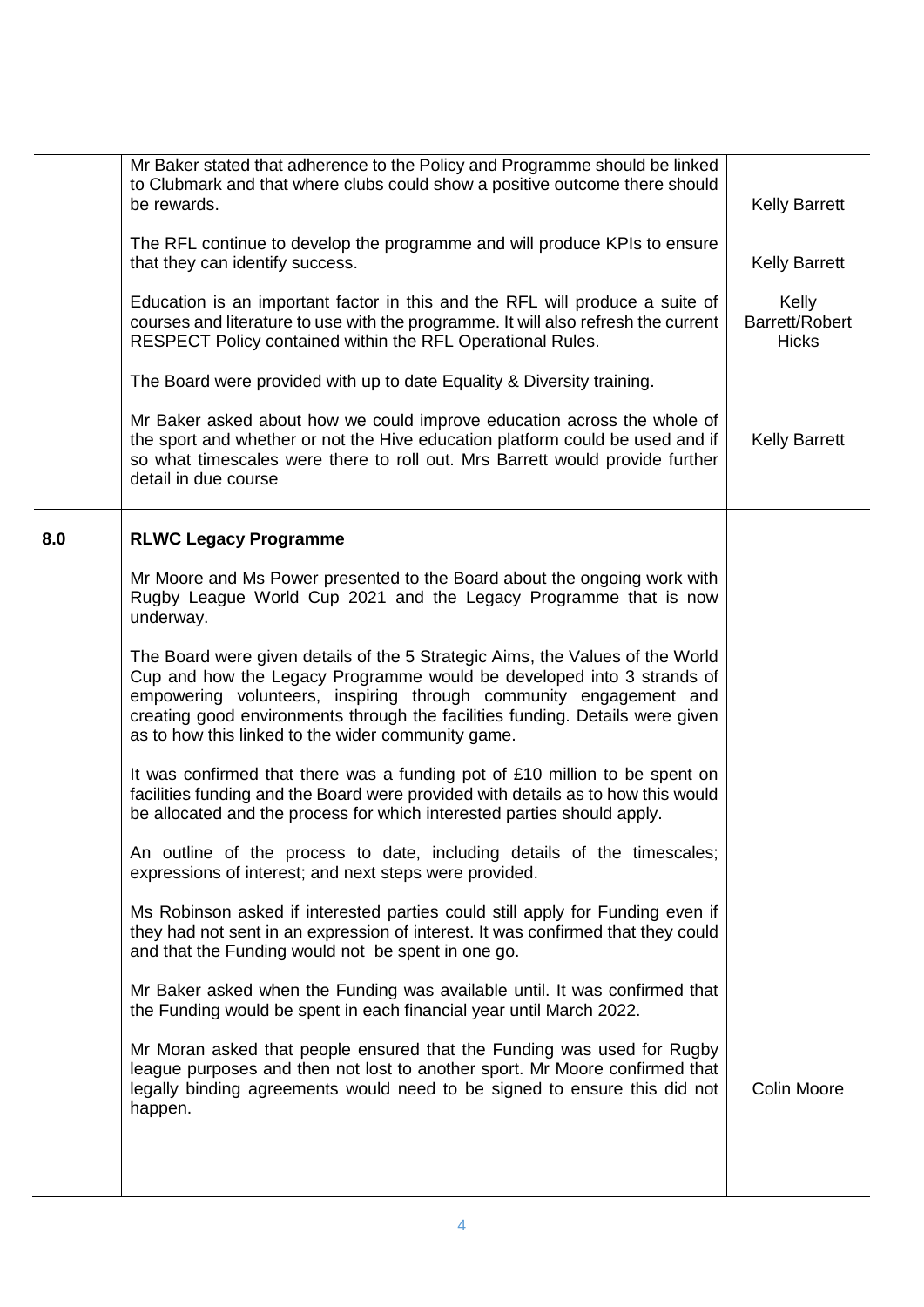|      | Mr Baker asked for confirmation about who made the decision on what funding<br>was granted. It was confirmed that the RLWC Project Board made the ultimate<br>decision based on feedback from the operational group consisting of Marc<br>Lovering, Colin Moore and representatives from the RFL.                                                                 | Marc Lovering                        |
|------|-------------------------------------------------------------------------------------------------------------------------------------------------------------------------------------------------------------------------------------------------------------------------------------------------------------------------------------------------------------------|--------------------------------------|
|      | This item will remain on the Community Board agenda as a standing item until<br>the conclusion of the World Cup.                                                                                                                                                                                                                                                  |                                      |
| 9.0  | <b>Community Strategy to 2021</b>                                                                                                                                                                                                                                                                                                                                 |                                      |
|      | Ms Atkinson took the Board through the mid-term review of the $2015 - 2021$<br>RFL Strategy. This included an outline where different parts of the sport where<br>at compared with the Strategic Goals. Ms Atkinson confirmed that various<br>stakeholders had either already been consulted with or would be before the<br>RFL Council meeting in December 2018. |                                      |
|      | Ms Robinson commented that there is a lack of awareness within the game of<br>the good work that goes on.                                                                                                                                                                                                                                                         |                                      |
|      | Mr Brindley stated that it was important going forward that there was an on-<br>going and proactive communication strategy.                                                                                                                                                                                                                                       |                                      |
|      | Mr Hunt agreed with these sentiments and stated that the sport also needed to<br>engage with more youthful volunteers and move these people into<br>administration within the sport.                                                                                                                                                                              |                                      |
|      | Mr Baker raised the issue of what was happening outside the heartland areas<br>and believed that not enough was being done to grow the sport in these areas.<br>This would need to be picked up.                                                                                                                                                                  | Marc<br>Lovering/Siobhan<br>Atkinson |
|      | It was agreed that the Community Strategy would be a key part of the<br>Community Board Away Day in December when Ms Atkinson would be leading Siobhan Atkinson<br>on several topics in this area.                                                                                                                                                                |                                      |
| 10.0 | <b>Governance Update</b>                                                                                                                                                                                                                                                                                                                                          |                                      |
|      | Mr Hicks presented the final version of the Community Board governance<br>structure. It will be presented to the RFL Board prior to the RFL Council in<br>December.                                                                                                                                                                                               |                                      |
|      | The Board members were satisfied with the proposals and supported the<br>recommendation that the structure be implemented from 2019. Members would<br>be provided with the PowerPoint presentation and were asked to feed back any<br>other issues prior to the matter being referred to the RFL Board in November.                                               | Robert Hicks/All                     |
|      | Mr Moran asked where the responsibility for Match Officials would sit in respect<br>of the Board. Mr Brindley suggested that Mark Howorth be co-opted onto the<br>Board for reporting purposes in some form of observer status.                                                                                                                                   | <b>Robert Hicks</b>                  |
|      |                                                                                                                                                                                                                                                                                                                                                                   |                                      |